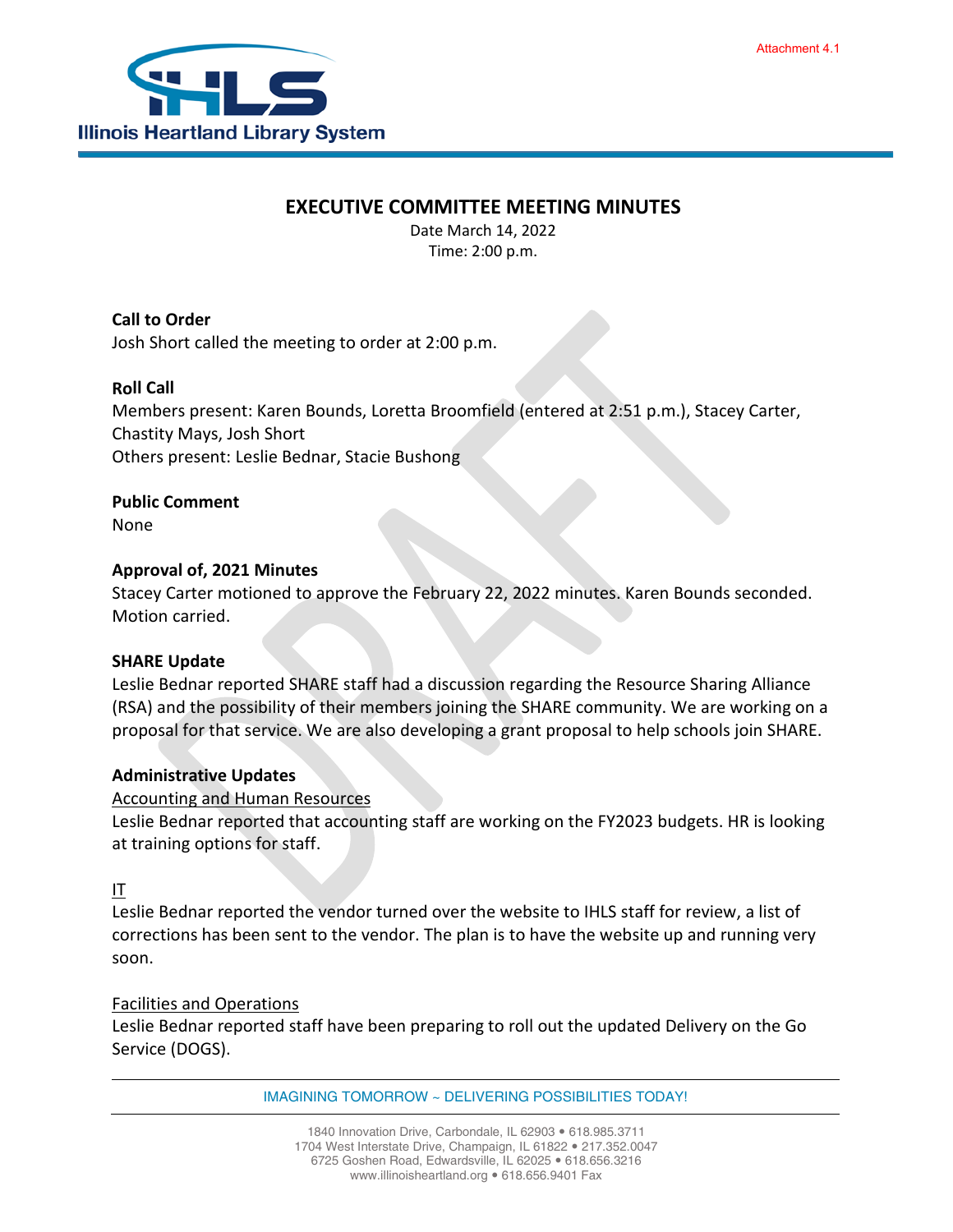#### Membership and Grants

Leslie Bednar reported staff are busy helping libraries with certification. A grant proposal is being developed for a library trustee training online portal.

#### Administration

Leslie Bednar reported several staff are working on the FY2023 Operational Plan and there will be a read through later this week.

## **Open Meeting Act Compliance**

Leslie Bednar reported new information added to the Open Meetings Act (OMA) legislation suggests all meetings held remotely must be recorded and all votes are to be by roll call.

#### **Committee Updates**

Advocacy Committee

Karen Bounds reported the committee did not meet. They will meet in April.

#### Budget and Finance Committee

Chastity Mays reported the committee met and discussed the Edwardsville building update and the Automatic Materials Handler.

#### Facilities and Operations Committee

The committee did not meet.

#### Membership and Policy Committee

Stacey Carter reported the committee held a routing meeting and received an update on the certification process.

#### Personnel Committee

Josh Short reported the committee met and held a routine meeting.

#### Nominating Committee

Leslie Bednar reported the committee met and worked on finalizing the ballot.

#### **Unfinished Business**

## FY2022 Edwardsville Building Improvements

Leslie Bednar reported new steel doors were ordered for the Delivery department. There is a meeting planned to determine how much funding is available in the FY2022 budget to move forward on the building remodel.

## Automatic Material Handler

Leslie Bednar reported staff met with a consultant about the Request for Information (RFI) for the Automatic Material Handler.